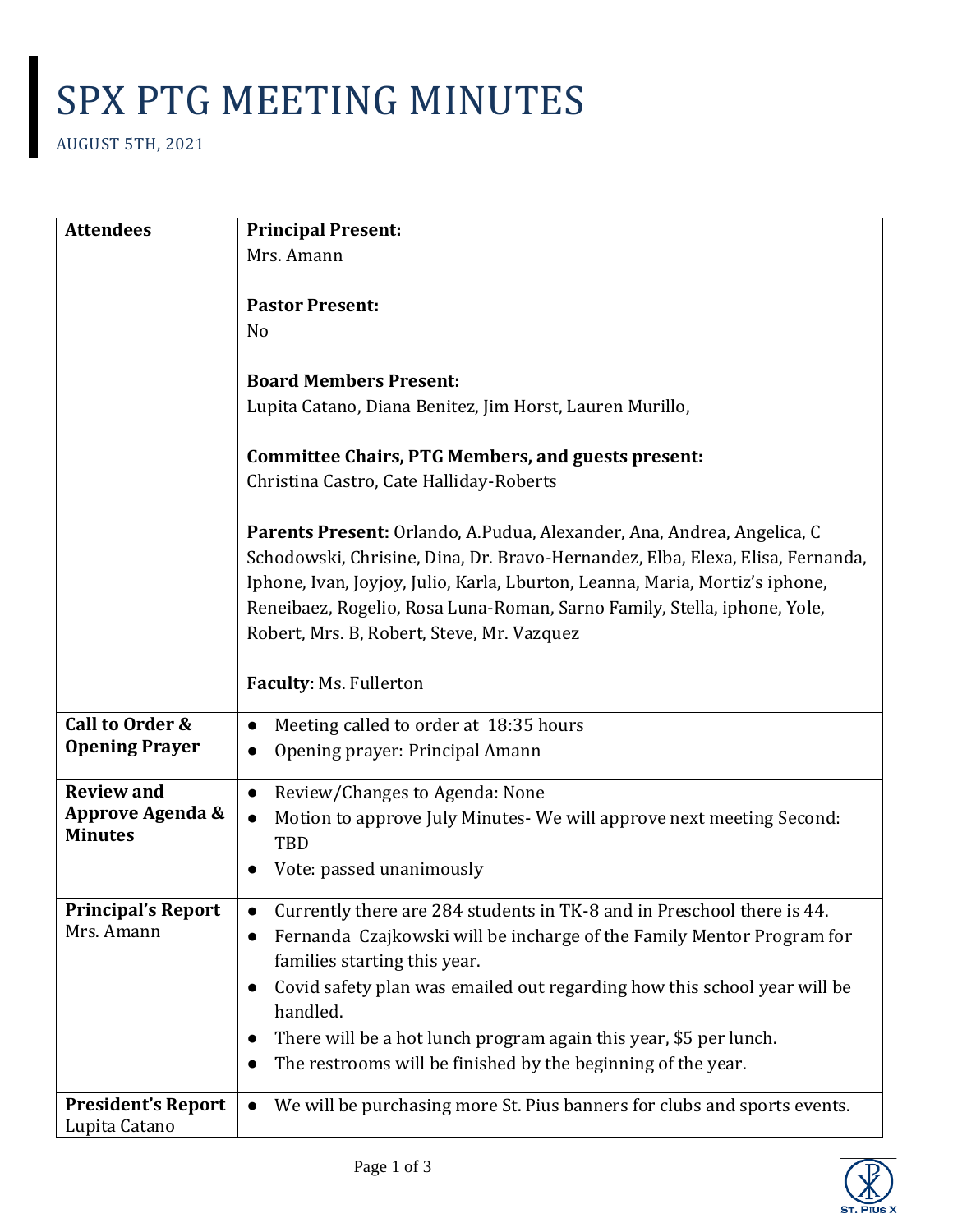## SPX PTG MEETING MINUTES

|                                        | The Fall Festival will be on Friday, Oct. 29th from 5pm-10pm.<br>$\bullet$                 |
|----------------------------------------|--------------------------------------------------------------------------------------------|
|                                        | The Mariachi that was paid for prior to Covid, will be used for                            |
|                                        | Grandparents day on Feb. 4th.                                                              |
| <b>Vice-President's</b>                | <b>NTR</b><br>$\bullet$                                                                    |
| <b>Report</b>                          |                                                                                            |
| Diana Benitez                          |                                                                                            |
| <b>Treasurer's Report</b><br>Jim Horst | \$1,325 was made from the 1st uniform sale.                                                |
| <b>Secretary Report</b>                | <b>NTR</b><br>$\bullet$                                                                    |
| Lauren Murillo                         |                                                                                            |
| <b>Room Parent</b>                     | <b>NTR</b>                                                                                 |
| Coordinator                            |                                                                                            |
| Report                                 |                                                                                            |
| Leanna Zarzar                          |                                                                                            |
| Fundraising/                           | Still selling wine glasses, 2 for \$10.00.<br>$\bullet$                                    |
| <b>Marketing</b>                       | The Tile fundraiser was a success, 150 tiles were sold and the tiles will be<br>$\bullet$  |
| Coordinator                            | installed on the wall outside of the restrooms.                                            |
| <b>Report</b><br>Christina Castro      | If you have any used uniforms please drop them off at the school, there will<br>$\bullet$  |
|                                        | be a second sale on August 16th from 9am-1pm. We have plenty of shorts,                    |
|                                        | pants and skirts. We need more polo's, jumpers, sweaters and outerwear.                    |
|                                        | The Scripp program is still active, but is not attached to tuition this year.<br>$\bullet$ |
|                                        | You can go to the school website to purchase the gift cards. \$10.00 rebate                |
|                                        | for 1 service hour.                                                                        |
|                                        | Working on having some sort of discount card for families with St. Pius's<br>$\bullet$     |
|                                        | logo on it, where businesses would give the families discounts.                            |
| <b>Faith In Action</b>                 | <b>NTR</b>                                                                                 |
| Coordinator                            |                                                                                            |
| Report                                 |                                                                                            |
| Brenda Marquez                         |                                                                                            |
| <b>Hospitality Report</b>              | <b>NTR</b><br>$\bullet$                                                                    |
| Guiselle Rivera<br>Committee           |                                                                                            |
| <b>Reports</b>                         | Pizza Hut Fundraiser (Thesha Pudua) - It will be \$5.00 per child and will be<br>$\bullet$ |
|                                        | twice a month on Thursday's.                                                               |
|                                        | Fall Festival- Friday, Oct. 29th, there will be a game booth, DJ, food, beer<br>$\bullet$  |
|                                        | garden, jumpy's, balloon artist, face painting, mini golf, maybe a game                    |
|                                        | truck. If you have any additional ideas please reach out to the PTG.                       |
|                                        | We will be having a Reindeer Run this year instead of a Jog-a-thon and it<br>$\bullet$     |
|                                        | will be on December 10th, it's a half day.                                                 |